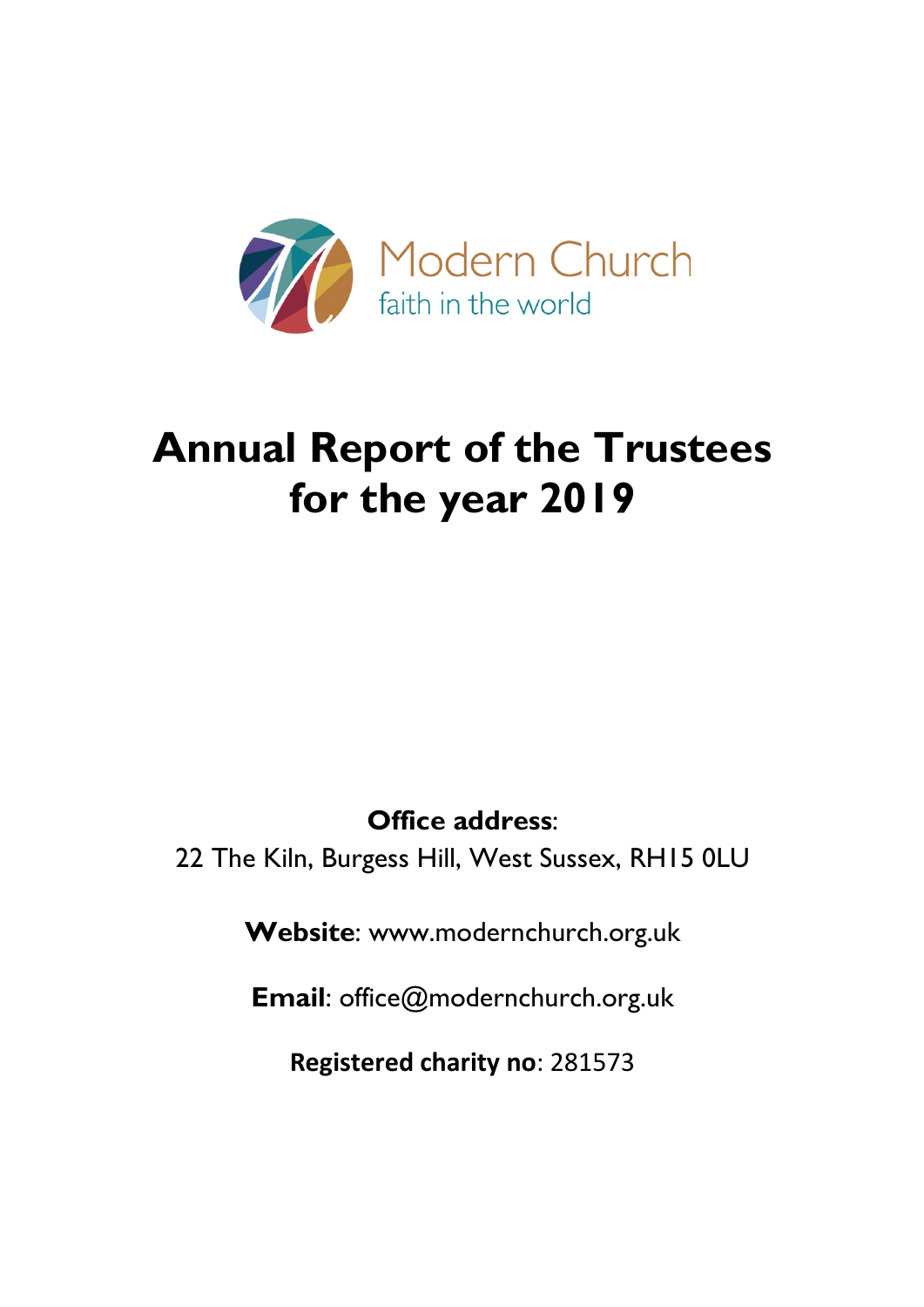# **ABOUT MODERN CHURCH**

*Deeper understanding of Christian Faith*

# **We understand that**

- genuine faith is committed to the search for truth, wherever it comes from
- it is possible to think and talk about God in ways that make sense in our time and culture

# **We encourage**

- open discussion: freedom to explore ideas, ask questions and change our minds without fear of disapproval
- critical scholarship: keeping up to date with good research, examining the implications of new insights and discoveries
- willingness to change: so that what we believe now can be expressed in the things our churches do and say.

# **We expect our theology to be**

- public: talking the language of ordinary people, not that of a religious club
- relevant: engaging with what is going on in society, informing our faith and how we live
- respectful: willing to learn from others, within and outside Christianity, since we accept that we don't have all the answers.

# **Public benefit**

As a charitable organisation we consider that our aims and objects have the following public benefits:

- we have a duty within our present-day society to present Christianity in a way which can be understood by ordinary people
- we encourage all church people, both ordained and lay, to play a full part in the governance and activities of their churches and foster greater engagement with the mission of the churches to support the poor, sick and needy in society
- by engaging in research and study we can help our fellow Christians come to a deeper understanding of their faith and how it has developed
- our approach to theology will encourage people of all faiths to better understand one another thus promoting better relations between the faiths.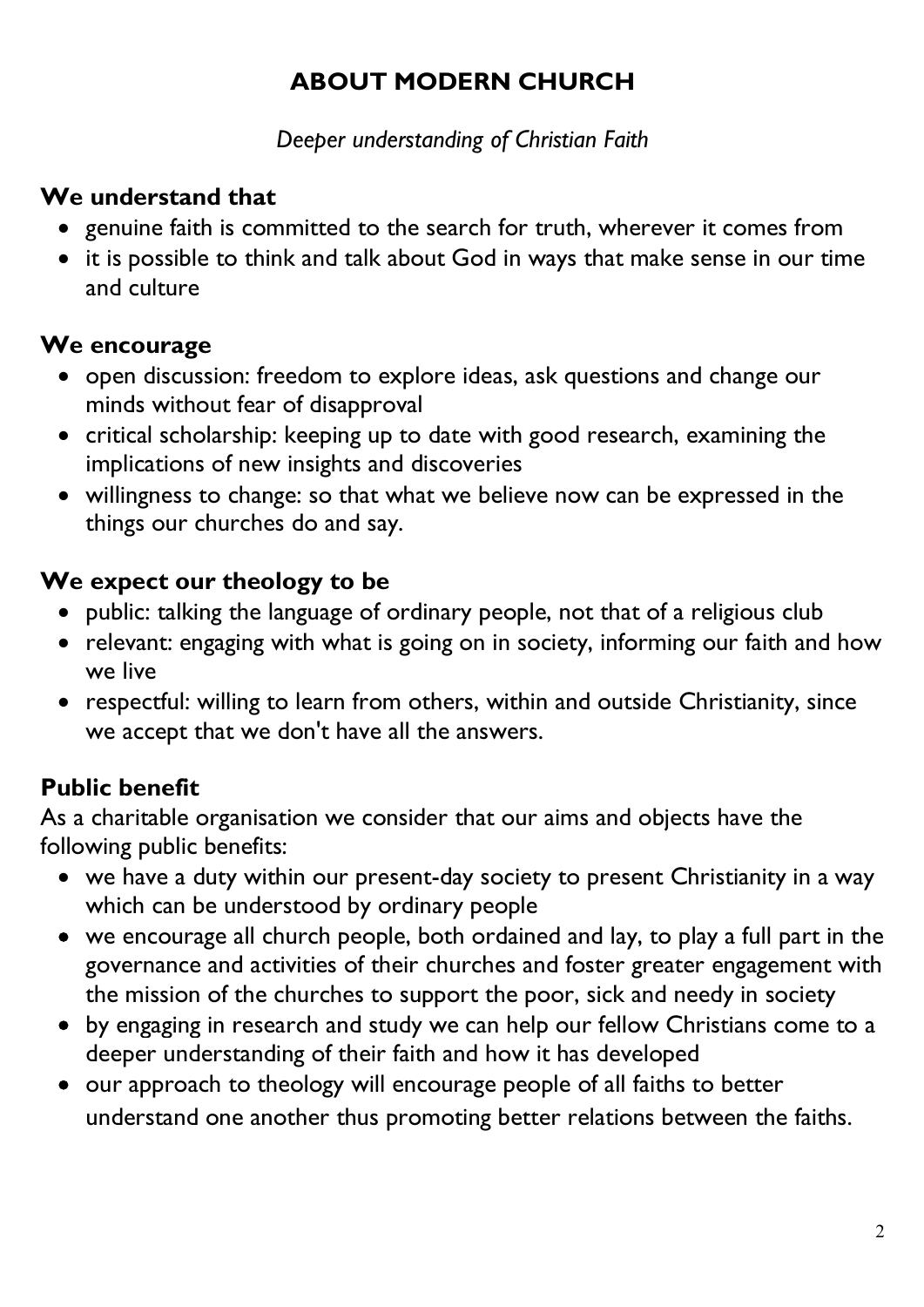# **Report from Chair**

Although this is meant to be a report on MC's previous year's activities it is difficult to ignore our current cultural moment under Covid-19 lockdown. So I ask this question of myself: when I clap on a Thursday evening stood on my doorstep, what do I think I am doing? Rejoicing at and being thankful for NHS and Care Worker frontline staff – yes. Turning these workers into plaster saints when what's really wanted is recognition through the payroll of their saving work all the year round – oops. Being glad that I don't have to bear the brunt on the frontline while someone else does – mmmm. Enjoying a moment of connection with neighbours whom I hardly see at other times – a bit. Claiming some kind of basic existential human solidarity in the face of threat – perhaps getting closer. Whatever's going on, the clapping and the sounds of clattering noises are akin to the noise that is encouraged in the Easter Dawn Eucharist when it is declared 'Christ is risen!' and we are about to sing the Gloria as the church lights are switched on. In the face of death – even execution in Jesus' case – or maybe on the other side of it, there is something to cheer. It is an audacious thing to do. It is a way of saying that negative nihilism does not have the last word.

Thoughtful theological reflection in the face of threat has been in short supply. Perhaps thoughtfulness requires time and more will emerge in due course. There has not been a great rush to theodicy and the defence of God in pandemic times – is there much left to say in this vein? Thoughtfulness now impinges on issues of 'faith' in relation to 'health, science and society'. Modern Church stands ready to play its part in the name of such thought-provoking thoughtfulness. 2019's annual conference on faith in the public square mapped out some of the ground that will need covering and it was rightly lauded for such; we are grateful to our President, Professor Elaine Graham, for coordinating that conference. Future planned conferences will take up other challenges, particularly in the continuing debates over gender, and also in relation to Climate Change, a context which many commentators observe has been eclipsed by the pandemic.

During the year, Rebecca Paveley stood down as our Communications Officer. Although she had been in post for only a short time she made a considerable impact and was instrumental in helping MC improve its social media communications and redesign of Signs of the Times, as well as helping with our presence at Greenbelt. We wish her well in her new employment. Joseph Priestley was subsequently employed and already has made a considerable impact, especially through the design and establishment of a muchneeded new web site for MC.

Our General Secretary, Dr Jonathan Draper, has been his usual busy self during the year and in addition to ensuring MC's presence at Greenbelt last summer, he initiated contact with the Faith and Literature Festival at Bloxham where MC had an impressive stall which generated much interest among many of the festival goers. Jonathan also helped us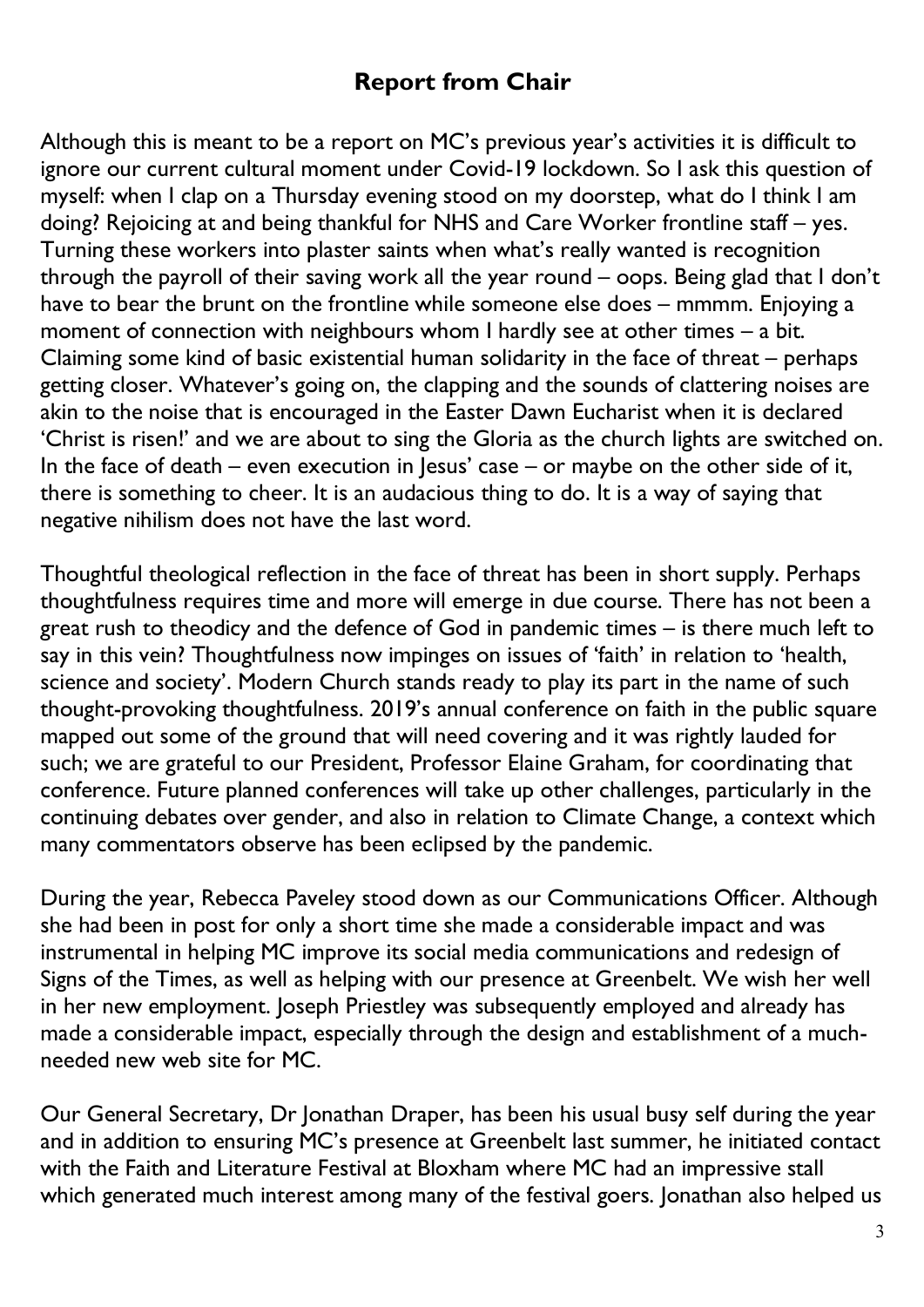to broaden our membership options with a new 'affiliate' option for groups or individuals who wish to be associated with MC while not being full members. We remain grateful for his energy and inspiration.

There are many volunteers who contribute generously of their time and energy to make MC the vibrant movement that it is. In this regard, let me pay tribute to the Trustees and Council who contribute so much to our work. Most especially we are grateful to Diane Kutar, our Administrator, for keeping us focused and organized. We are grateful too to Professor Adrian Thatcher who took on the role of Managing Editor for Modern Believing with great enthusiasm and presented the Council with a thoroughly workedout exciting plan for the journal for the next few years. Canon Dr Michael Brierley continues as Book Reviews editor, a role which he fulfils with consummate skill and for which we are thankful. Anthony Woollard continues with equal enthusiasm as editor for the redesigned Signs of the Times and we are grateful for the enormous work that he puts into each production. We are pleased also that Canon Trevor Pitt agreed to take on the role of Book Reviews editor for SOTT.

As mentioned above, Professor Elaine Graham agreed to be our President from the July 2019 conference and we are enormously grateful that she accepted the position. She is greatly respected as a theologian and has contributed much wisdom to MC's life and purpose for many years.

In conclusion, let me note that there are rumours of the establishment of a church theological and ecclesial response to the coronavirus pandemic. If the rumours become more public I feel confident that MC will want to make its voice heard and offer its own theological perspectives to whatever begins to emerge. There remains much for liberal Christian thought to do. Thank you to all our members for what you contribute and what you stimulate.

### *Alan Race MC Chair Trustees and Council*

#### **Report from General Secretary**

The period since my last report has seen my work and the work of Modern Church (MC) focused on a wide range of activities. Apart from the routine of Trustees' Meetings and the annual Council residential, I spent a lot of my time in 2019 on the re-design and re-launch of Signs of the Times and Modern Believing, on the sponsorship of two major events (the Society for the Study of Theology conference and Greenbelt), giving papers at conferences (the jointly sponsored day conference on 'Liberal Approaches to Evangelism' in Liverpool, and our own annual conference in July), MC's patronage of St Matthew's Hammersmith, and appointing a new Communications Officer for MC. I will say a few words on each.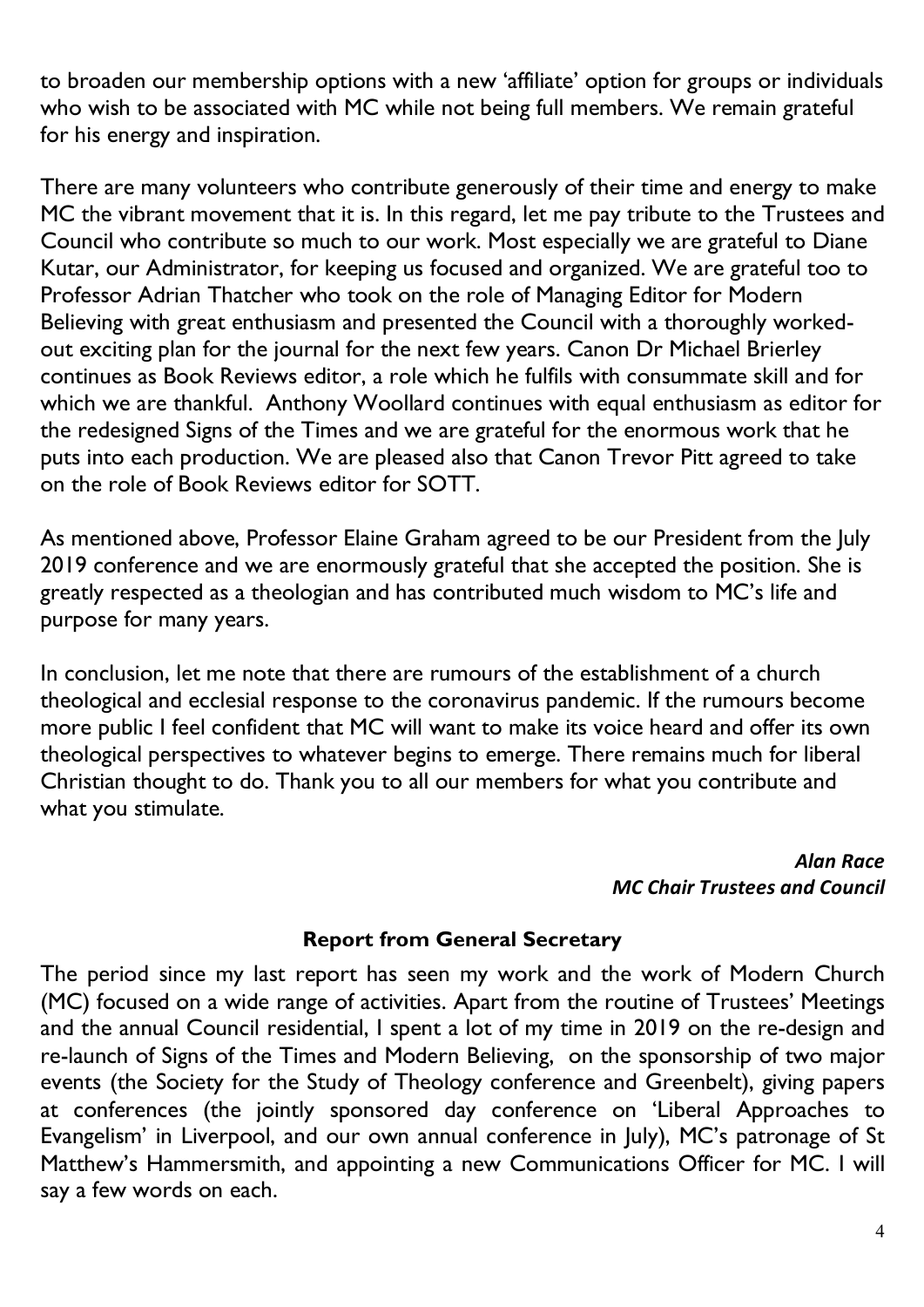# *Signs of the Times and Modern Believing*

At the Council meeting in March 2019 ideas for a re-design of Signs of the Times (SOTT) were agreed and the period between March and July was spent working with a designer (Richard Remington) and Rebecca Paveley on a new design for SOTT. The first issue was ready in time for free distribution at the Greenbelt (GB) Festival. There have been some tweaks in the design since then, but the new SOTT has been very warmly received. In launching it, MC also announced a new membership category – Affiliate – focussed specifically on SOTT. This has produced some fruit to date, though has yet to really take off. Anthony Woollard has continued his excellent editorship and produced good articles and editorials.

During the year Adrian Thatcher took over the editorship of Modern Believing (MB). He has gathered an editorial committee and introduced a new approach to content and publication. I have met with Adrian and Rebecca Paveley (since finishing as Communications Officer she has been working with us on a freelance basis) a number of times to plan a redesign of the journal and its re-launch. A new design approach was agreed at the Council meeting in March, and a timetable for the re-launch. We are planning (Covid-19 permitting) a re-launch event in October 2020.

# *Sponsorship*

In 2019 MC part-sponsored (with SCM publishers) a reception at the Society for the Study of Theology (SST) conference at the University of Warwick. I attended as a representative of MC and our 'official' presence was warmly welcomed. At the reception I was able to speak about MC to the conference delegates (about 220 academic theologians from Europe and North America).

In August 2019 I also attended the Greenbelt Festival on behalf of MC (also in attendance 'officially' from MC were our Chair of Trustees – Alan Race – and our Communications Officer – Rebecca Paveley). MC sponsored two speakers: Michael Leunig (from Australia) and Nadia Boltz-Weber (from the USA). I was able to speak from the stage about MC before each spoke and introduce them. We also gave away 600-700 copies of the new SOTT through the G-store. Apart from these official activities, I was able to have many conversations with representatives of other groups, and with a range of individuals. While we agreed to sponsor GB again in 2020, the Festival, sadly, has been cancelled because of Covid-19.

### *Papers*

It was a pleasure to put on with St Bride's Liverpool a day conference on 'Liberal Approaches to Evangelism', at which I and a number of other MC people gave papers. The conference was attended by over 100 people and was warmly appreciated. The papers from the conference have been published in MB. A number of participants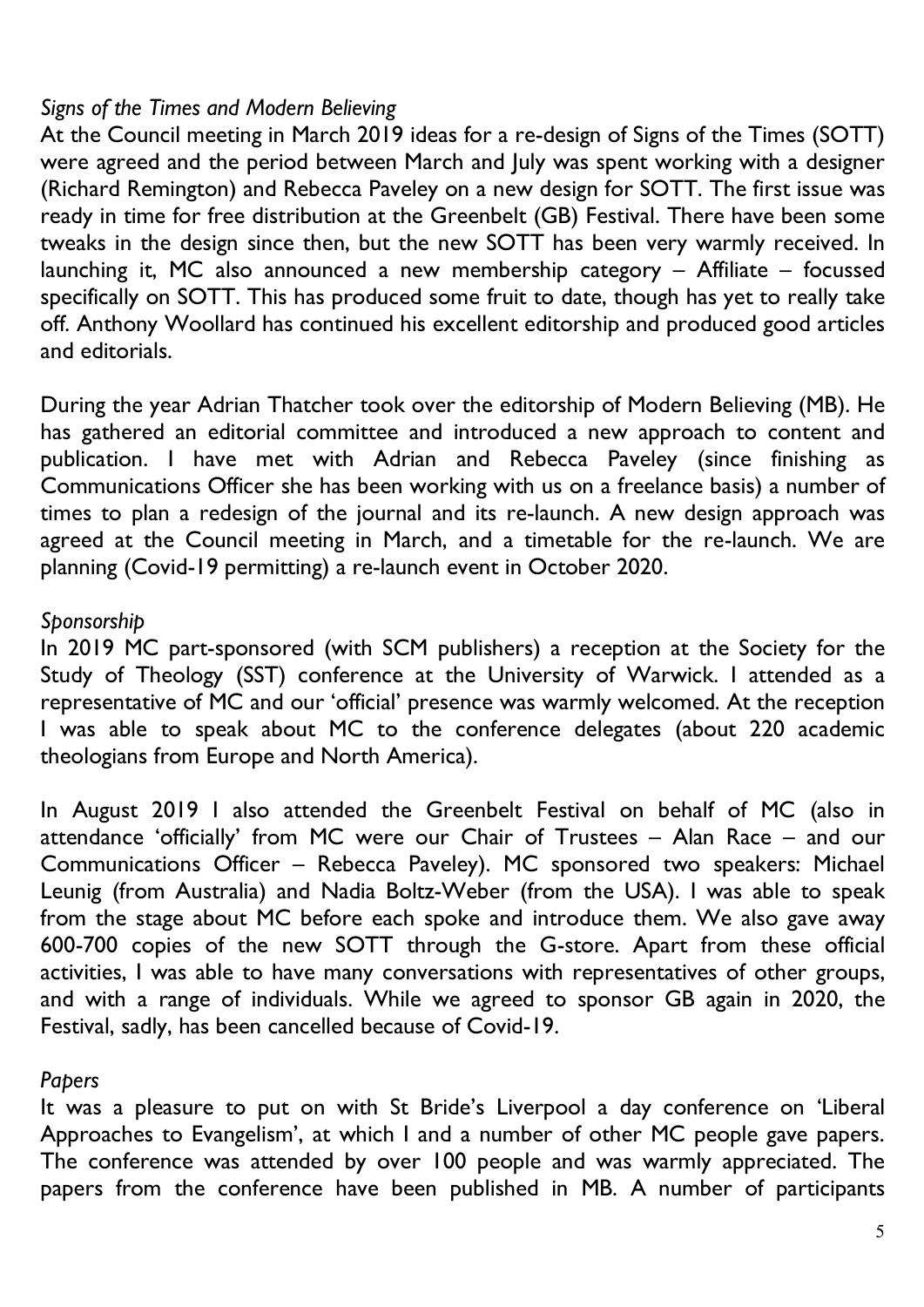commented on how valuable it was to gather with other like-minded people to discuss an important topic and to feel supported. This, perhaps, indicates an area of work for the future: encouraging and supporting local MC groups (such as the very successful one in the South West).

I was also privileged to be able to present a paper at the MC annual conference at High Leigh on 'Theology after Brexit'. Of course Brexit hadn't happened by then and I looked instead at what the Brexit process was doing, theologically and ethically, to the churches and the nation. It was an excellent conference on 'Theology in the Public Square'.

### *St Matthew's Hammersmith*

It was brought to my attention at our 2019 annual conference that MC is patron of the parish of St Matthew's Hammersmith. During the time of the present incumbent the parish has moved from MC, as it were, to Forward in Faith and is under the episcopal care of the Bishop of Fulham. Richard Truss and Nick Henderson and I had a very cordial and fruitful meeting with the Bishop of Fulham about the process and our desire to be fully involved, which the Bishop welcomed. The Patronage has since been suspended pending a local re-organisation. I have been in touch with the Churchwardens, and we await the possibility of further meetings Covid-19 permitting.

# *Communications Officer*

Towards the end of the autumn of 2019 Rebecca Paveley let me know she was taking a new job (Communications Director for the Bishop of Bath & Wells) and would no longer be able to continue her work with MC. Rebecca had been instrumental in the redesign of Modern Believing (among many other things) and I was devastated that she was going, though pleased for her in her new post. In the autumn of 2019 the Trustees initiated a search for a new Communications Officer and in December 2019 we were able to appoint Joe Priestley. Joe began work in January 2020.

I would like to pay tribute to Rebecca Paveley and the work she did for MC and am delighted that she has been able to work with us since on the re-launch of MB.

Each of these activities has, of course, a wide range of 'sub-activities' within them: meetings, emails, telephone calls, papers to write, and, even occasionally, time and space to think. In all of that I am grateful to Alan Race for his gentle and encouraging supervision of my work, and for the support and encouragement of the Trustees.

#### *Jonathan Draper, General Secretary.*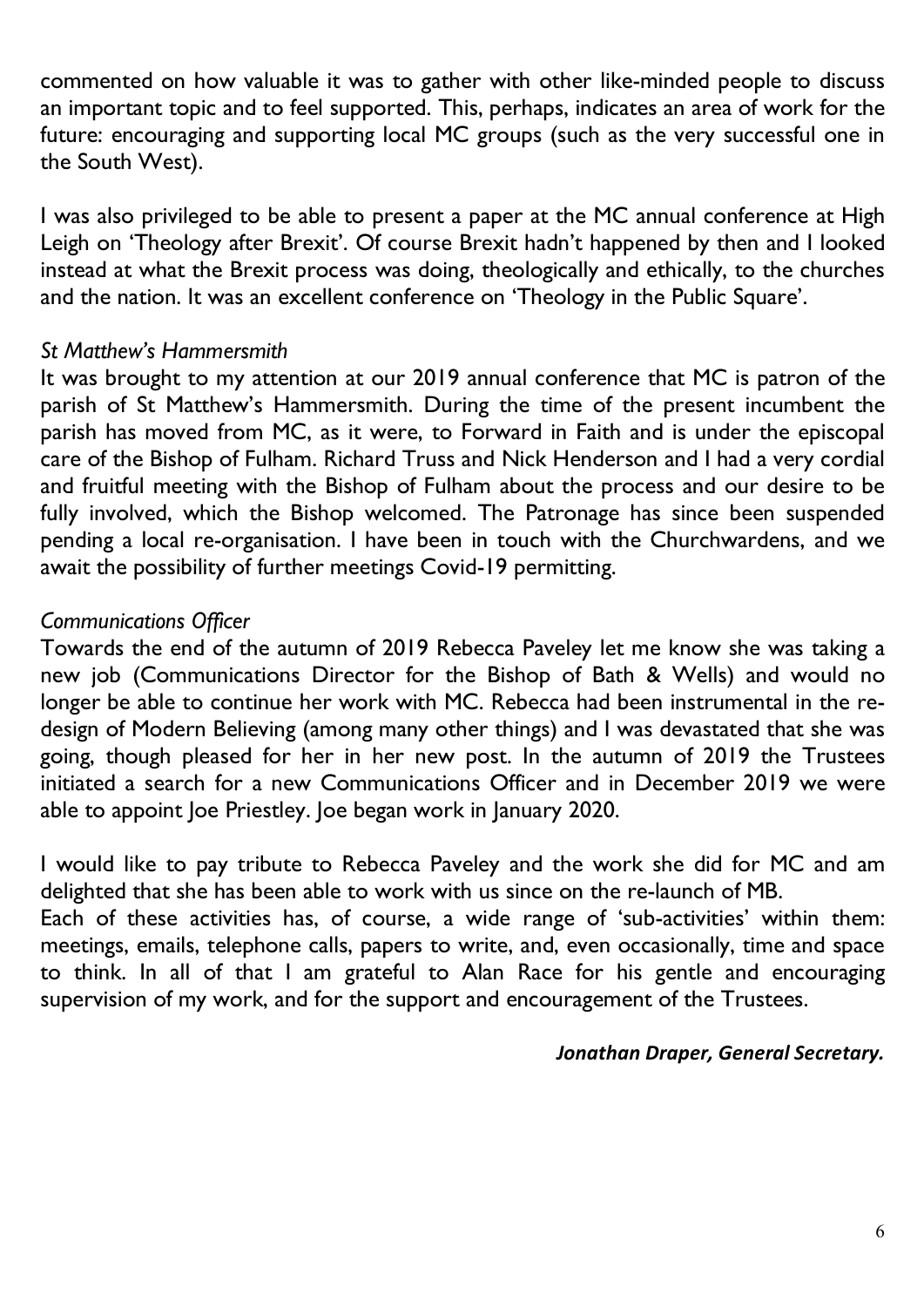### **Modern Believing Report**

The 60.1 (Jan.) edition, 'Method, Pedagogy, Power and the Question of a Black Queer Theology' was the first for which the new Managing Editor, Karen O'Donnell, was responsible. However, she resigned in February, so 60.2 (Apr.), 'Theology and Childlessness' was her second and last edition. I was appointed by the Trustees in March 2019. Thankfully, copy for the 60.3 (July) edition, edited by Miranda Threlfall-Holmes, on 'Reclaiming Evangelism: Positive Liberal Theologies of Mission', had already been prepared.

My first task was to acquire information about pre-existing plans, commitments, and articles awaiting possible publication; about the reasons for late postal deliveries of the journal; and for the difficulties regarding internal communication mentioned in Karen's resignation letter. The Editorial Team recommended that Katharine Sarah Moody's post of Assistant Editor, which was due for renewal in July, be discontinued. Due acknowledgement of, and thanks for, her important work for the journal is made in 61.1 (Jan. 2020), especially for providing continuity over three editorships, and seeking, obtaining and preparing guest edited editions.

Copy for 60.4 (Oct.) was required by the publisher by 1st July. It was possible to find, and include, 3 peer reviewed articles, and to offset the loss of a fourth article with an enlarged reviews section. There was little or no reserve of articles for possible publication. Katharine had begun work on two more guest-edited editions, but in May I learned that the planned 61.1 (Jan. 2020) edition (on 'Theology and Affect Theory') had collapsed. In September, I cancelled the second planned edition (on 'Death of God Theology'), having failed to receive assurances from the guest editor that prospective authors could be relied on to deliver. It is fair to say that, behind the publication of the excellent edition 60.3 in July, there was a legacy of difficulties to address.

The Managing Editor is required to convene, at least once a year, an Editorial Team, consisting of the Managing Editor, Assistant Editor, Reviews Editor, 2 members of the Editorial Board, at least one MC Trustee, 'with the Chair of Trustees acting as an alternate'. The team was not convened under Karen's editorship, but has since met twice (in July and September). (It has not yet been possible to find any Board members willing additionally as members of the Team: the Assistant Editor's role has been discontinued, and the Chair and General Secretary have attended both meetings). I have been pleased to share the difficulties with the Team, and I am most grateful for their understanding, advice, and assistance with policy-making.

There has been detailed discussion in 2019 by the Council and Trustees of Modern Church, and by the Editorial Board and Editorial Team, of editorial policy.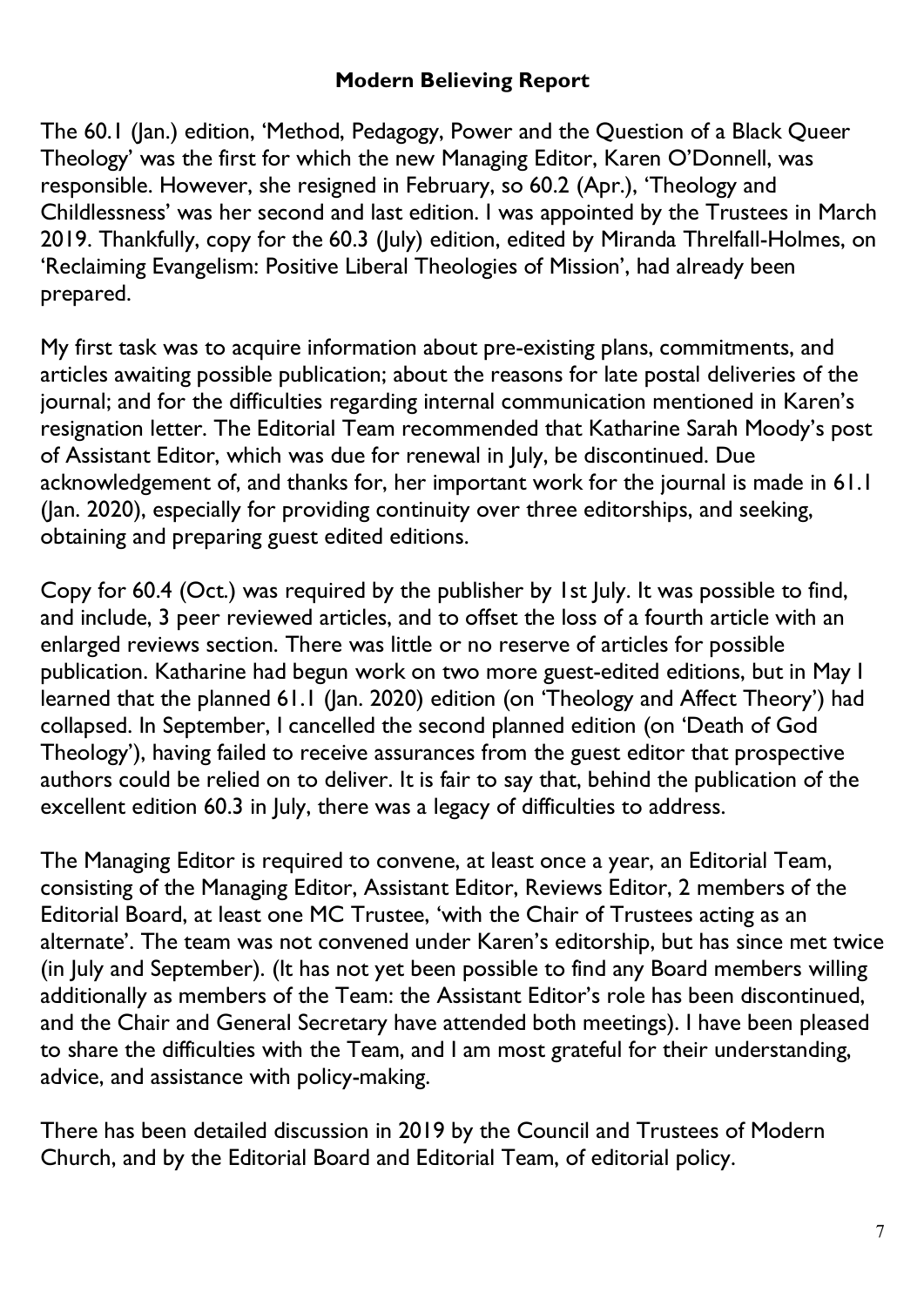The principal changes are:

i) to cease to rely on uncommissioned, peer-reviewed articles for the non-conference editions;

ii) to invite articles from established scholars in accordance with themes for each edition, decided by the Editor; and

iii) to provide a sharper focus for the journal, based on the need a) to update our readers with developments in the different branches of Theology, and b) to provide a progressive alternative to 'theology-lite' conservative assumptions and positions.

The agreed policy, stated on the website, is:

The aims of Modern Believing are to publish fresh, exciting, tradition-informed, responsible, open-minded, accountable, challenging, easily readable theology to keep its readers in touch with recent developments in all branches of Christian theology, and with progressive accounts of Christian beliefs and doctrines. The aims of Modern Believing are achieved, in partnership with our copublication Signs of the Times, by inviting articles from established and emerging scholars establishing themes for each edition publishing reviews of books, especially books which illuminate the themes of each edition publishing edited presentations from the annual conference of Modern Church.

The policy takes effect from 61.4 (Oct. 2020), and coincides with a planned relaunch of the journal. I am pleased to report that many established theologians whom I approached in the summer to write themed articles or co-edit editions, have accepted my invitation. The response has been remarkable. There is already a complete plan for 2020, a nearly complete plan for all 4 editions of vol. 63 (2021), and a detailed outline for vol. 64 (2022). Despite the difficulties over the editorship and supply of articles in 2019, there have been substantial contributions in the journal towards 'the advancement of the Christian faith for the benefit of the public'. From 2020 on readers will be able to enjoy the benefits of the bold decisions taken in 2019.

I thank Michael Brierley for his 10th year as Reviews Editor; the Trustees, Team and Board for their enthusiasm, advice and support; the authors who have shared their wisdom; and the team at Liverpool University Press for their professionalism and courtesy.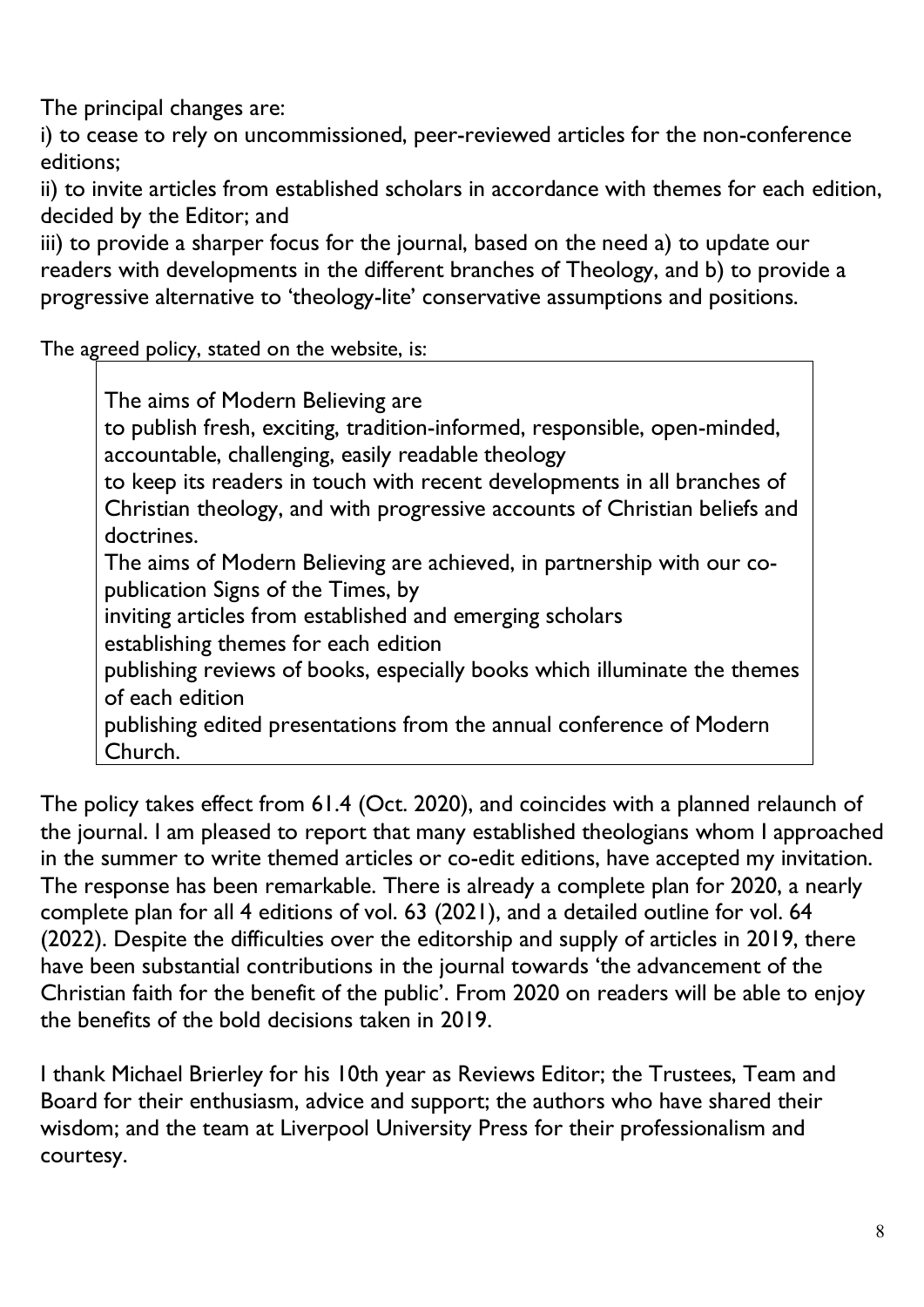# **Annual Conference 2019**

The theme of the 2019 annual conference, held as usual in July at High Leigh, was Theology in the Public Square.

Prof Elaine Graham, Modern Church's incoming President, chaired the conference and introduced a range of speakers bringing practical applications of sound theological thinking to the issues of the day- including BREXIT.

Revd Ruth Fitter, the conference chaplain, provided a rich diet of worship throughout the conference with opportunities to sing and pray in the morning, afternoon and evening each day.

Having set the scene on the opening afternoon, Elaine then steered participants and speakers through a stimulating three days of demonstrating the relevance and presence of theology in the public sphere.

The topics addressed and speakers included:

| The Church and Politics Today         | <b>Malcolm Brown</b> |
|---------------------------------------|----------------------|
| <b>Theology after Brexit</b>          | Jonathan Draper      |
| Theology and the Media                | <b>Rosie Dawson</b>  |
| <b>Faith and Multi-Culturalism</b>    | Adam Dinham          |
| The Politics of Dissent               | Maria Power          |
| The Tradition of Community Organising | Anna Rowlands.       |

In addition to the formal presentations there were discussion sessions, allowing participants at an early stage to formulate questions that they sought to be addressed, and later in the conference a panel, constituted of some of the speakers, stimulated further discussion – which continued into the bar and into the night.

Those who missed the conference will be glad to know that the speakers agreed that their papers should be published in a conference edition of Modern Believing for which Prof Graham will act as guest editor – and through which those who were present will be able to remind themselves of the any insights that they might have mislaid.

The conference concluded with an inspiring communion service at which Ruth Fitter presided and where Prof Graham preached, bringing together the themes of the conference and sending participants out with enthusiasm to apply their theological thinking to their 'every day' lives.

#### *David Simon, Conference Secretary*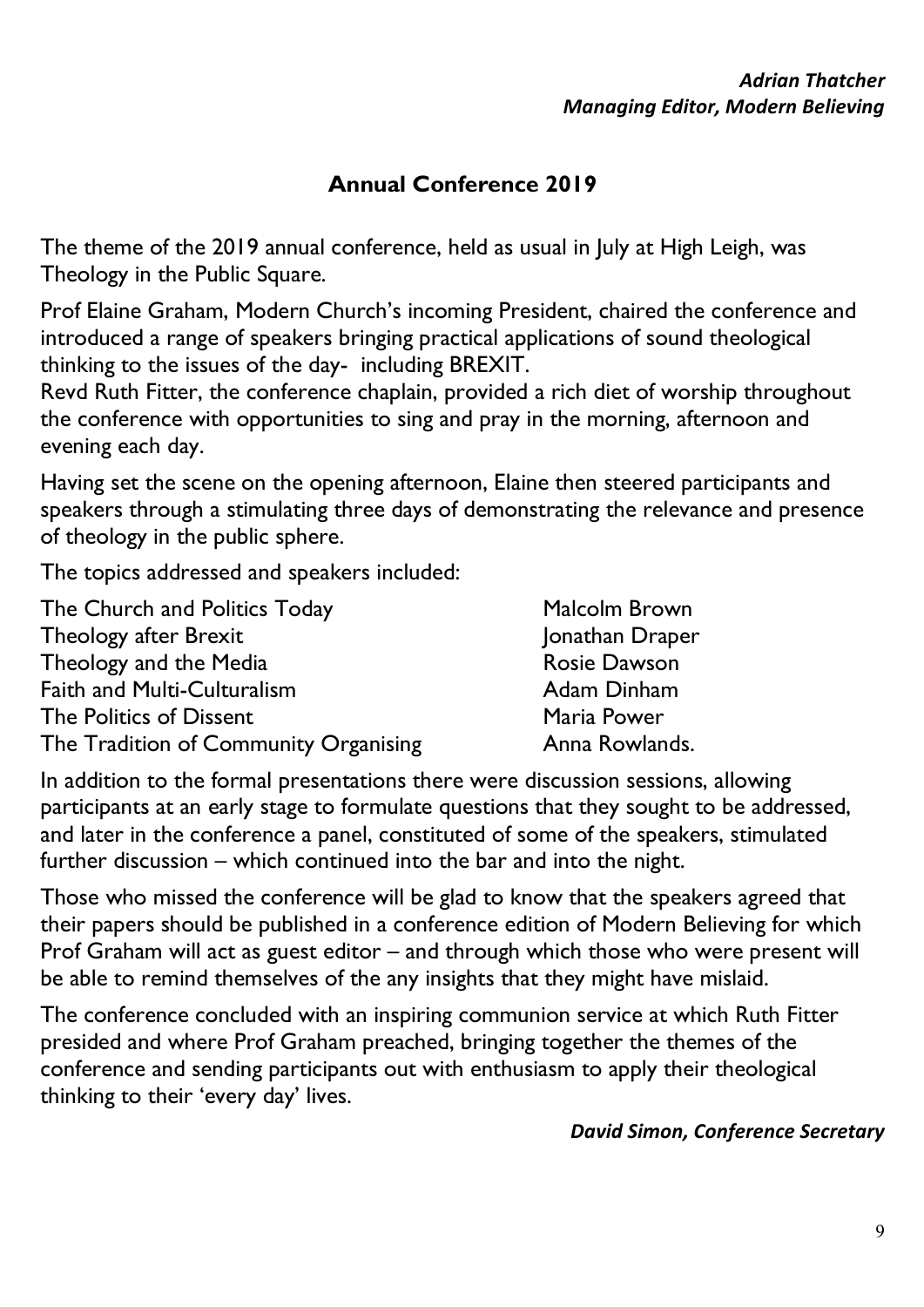# **Signs of the Times Report**

2019 proved a crucial year in the history of Signs of the Times.

First, we made a new beginning with the introduction, in the summer issue, of a brandnew design template which has been widely welcomed as making the publication far more attractive and visually communicative, both to new members and to enquirers – and a large number of copies was given away at Greenbelt. Along with our website, Signs has become in a real sense our principal "shop window". If any members would like extra copies to distribute to enquirers in their own church or neighbourhood, or at events which they attend, they should request these from Diane Kutar (office@modernchurch.org.uk) and she will try to accommodate them; Trustees will be considering the size of the print run so that such requests can be more readily accommodated.

Second, Signs is now distributed separately from Modern Believing (our main quarterly mailing) so that communications to members are more evenly spaced throughout the year.

Third, a corollary of the new design is that there is now, even at an increased size of 20 pages (but reduced format), somewhat less space to fill with text. That means that the editorial team can be more selective in considering contributions – though members' offerings are emphatically still welcome and we will do our best to make use of them as soon as space allows. There has, in fact, been an increasing flow of high-quality contributions from a number of sources. Particularly memorable have been a mini-series on non-realist theology and an article from the heart of Extinction Rebellion. Unfortunately, this has meant less space for book reviews, and we are still working through a backlog here.

Fourth, the management of book reviews has passed, after Chris Savage's faithful and hard work over the past few years, to Trevor Pitt. Notwithstanding the backlog, Trevor is always looking for books to review and people to review them, and your suggestions will always be appreciated.

Thanks are due to him, and to the other members of the editorial team – our General Secretary, our Communications Officer, and Lorraine Cavanagh and Helen Burnett – and to our designer Richard Remington; but above all to our contributors.

#### *Anthony Woollard, Editor, Signs of the Times*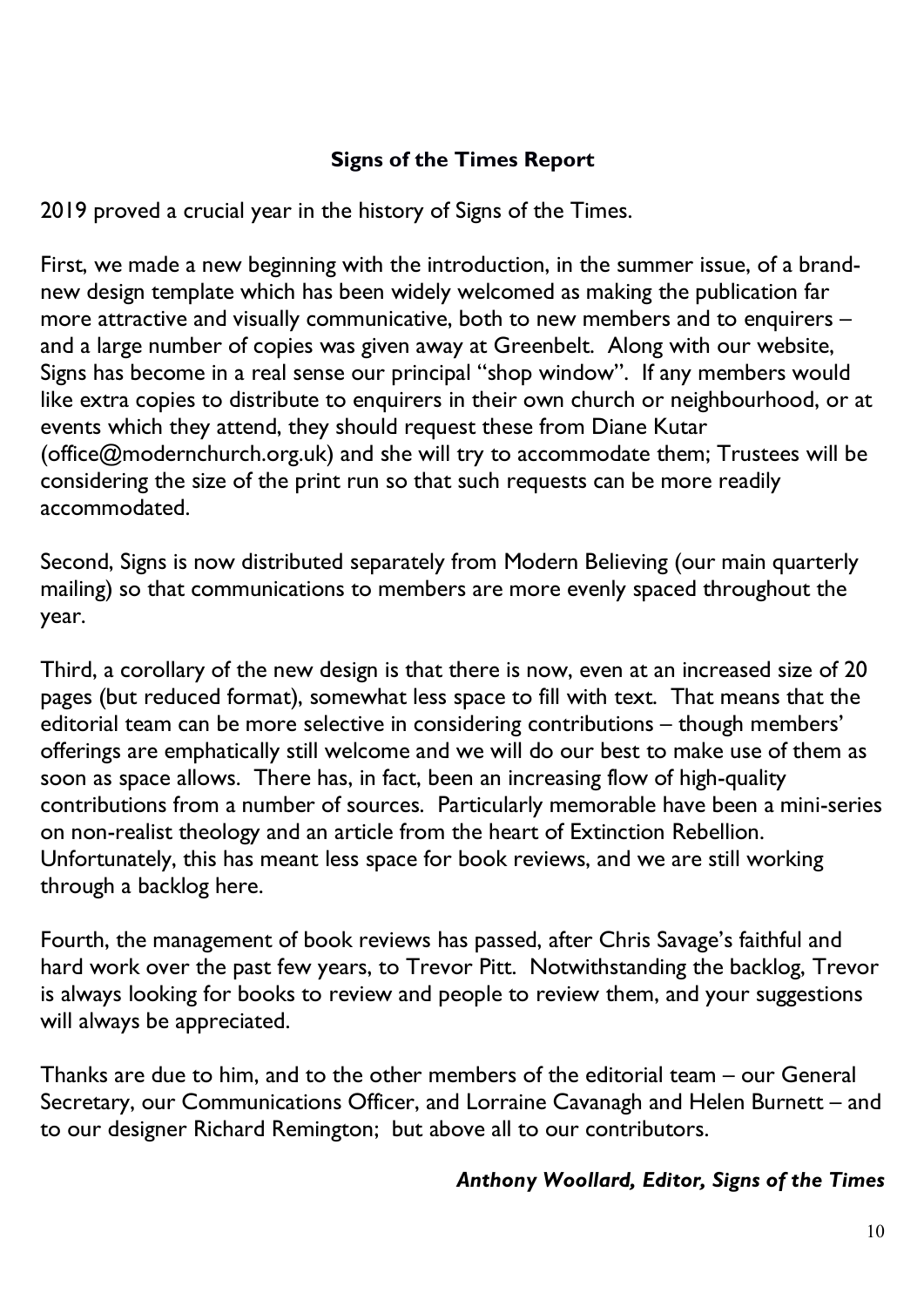#### **Communication Officer's Report**

Since starting my role and my first meeting of the Trustees, I have been focussing on updating Modern Church's web presence and building a robust structure for the site to grow. Whilst our print publications had been significantly updated and redesigned, the Modern Church website was looking rather dated. The decision was therefore taken to improve the site and create a new look for Modern Church. I am delighted that the new website was launched ahead of schedule and has received positive reviews since launch on Palm Sunday. Since then, it has received around 5,000 views, which I expect to grow significantly as Google begins to index the redesigned site. I have made blogging the firm focus of the new site, both in terms of ease of use for our readers and contributors.

This really forms the backbone of a renewed online communications plan which will see a decrease in regurgitated content from the Church Times and instead an emphasis on producing our own, high quality content. The website is yet to see a formalised launch but I hope this will be possible following the meeting of the Trustees in May.

Our content at present reflects the current Coronavirus pandemic, offering unique perspectives on the impact on churches, worship and theology. I am sure this will only grow in coming months as the church continues to grapple with its responsibilities in the light of this pandemic and it is only right that we continue to question the official response. However, we are still due a Living in Love and Faith report, with no indication of a changed publication timeline as a result of Covid, so it would be worthwhile to also consider our response to this.

#### **Joseph Priestley, Communication Officer**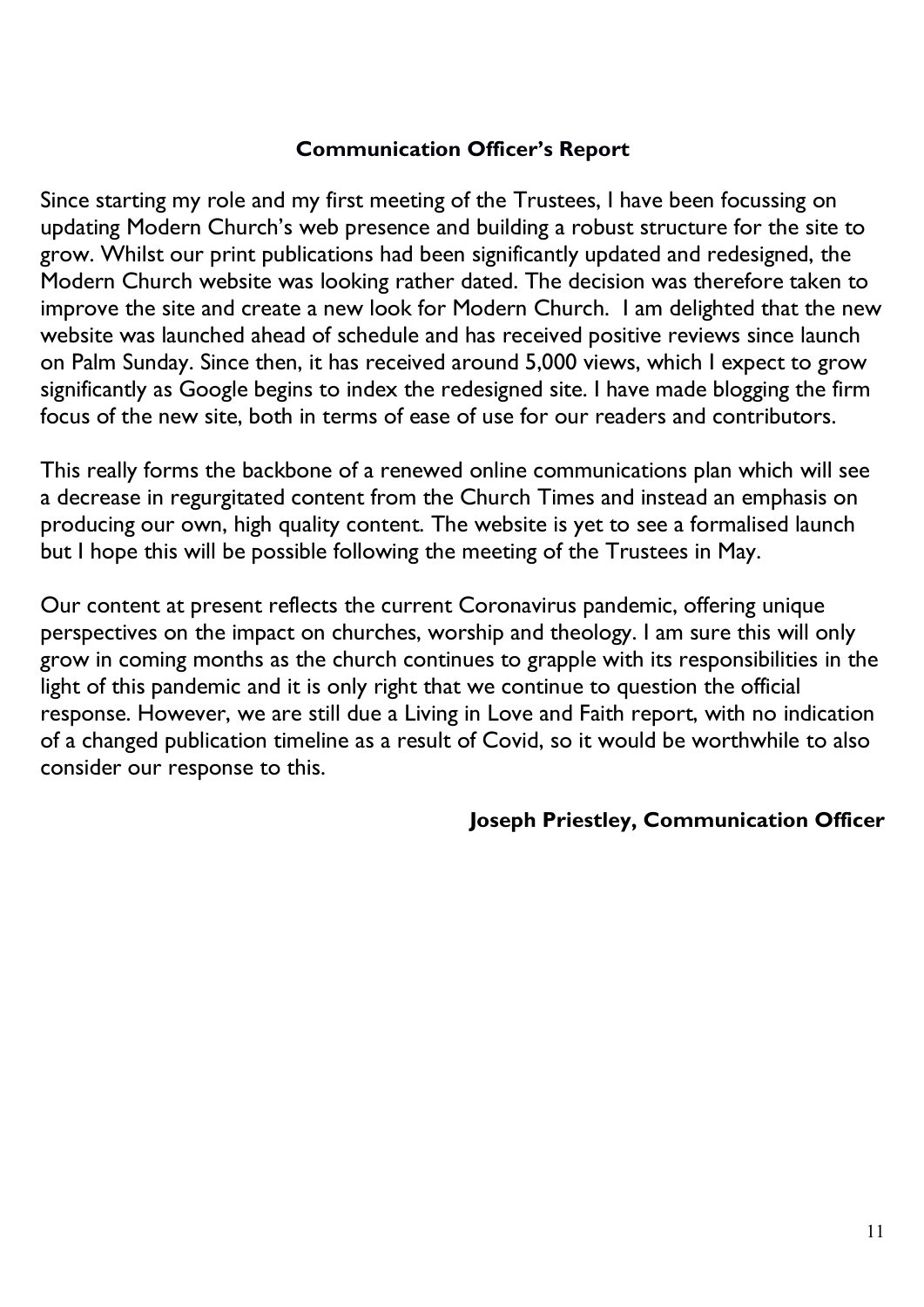### **Membership Report**

2019 was the sixth full year for which the subscriptions to Modern Church were managed by Liverpool University Press (LUP) and operating on a calendar year subscription. During the year the practical administration of membership passed from Turpin Distribution to LUP who are now sending out invoices and processing payments in house. The numbers of subscribers for the three year previous period were as follows:

| <b>Subscription</b><br><b>Type</b> | 2016            | 2017        | 2018 | 2019        | <b>Note</b> |
|------------------------------------|-----------------|-------------|------|-------------|-------------|
| Individual<br><b>Members</b>       | 314             | 291         | 275  | 218         |             |
| Joint Members                      | 22              | 21          | 21   | 21          |             |
| <b>Life Members</b>                | $\overline{10}$ | 9           | 9    | 8           |             |
| Honorary<br><b>Members</b>         | 16              | $\mathbf 0$ | 0    | $\mathbf 0$ |             |
| Student                            | $\mathbf 0$     | 9           | 20   | $ 2\rangle$ |             |
| <b>Total Members 362</b>           |                 | 330         | 325  | 252         |             |

#### **Notes**

- 1. Of which 69 paid the concessionary rate (88 in 2017).
- 2. Of which 10 were both concessionary rate and two one concession (10 in 2017).

*Diane Kutar, Administrator*

#### **Treasurer's Report 2019**

#### *Overview*

The accounts for 2019 set out on the following two pages show an operating deficit of about £40k on the year, of which about £27k is on legacy projects. This was more or less in line with the budget for the year, the main deviation deriving from the continued absence of an invoice for about £6k that would have been paid from the legacy fund and is now likely to fall within the receipts and payments account for 2020.

During the year 2019 the investments appreciated by c£80k during the year, thus the charitable funds have increased by about £40k over the course of the year to £538k.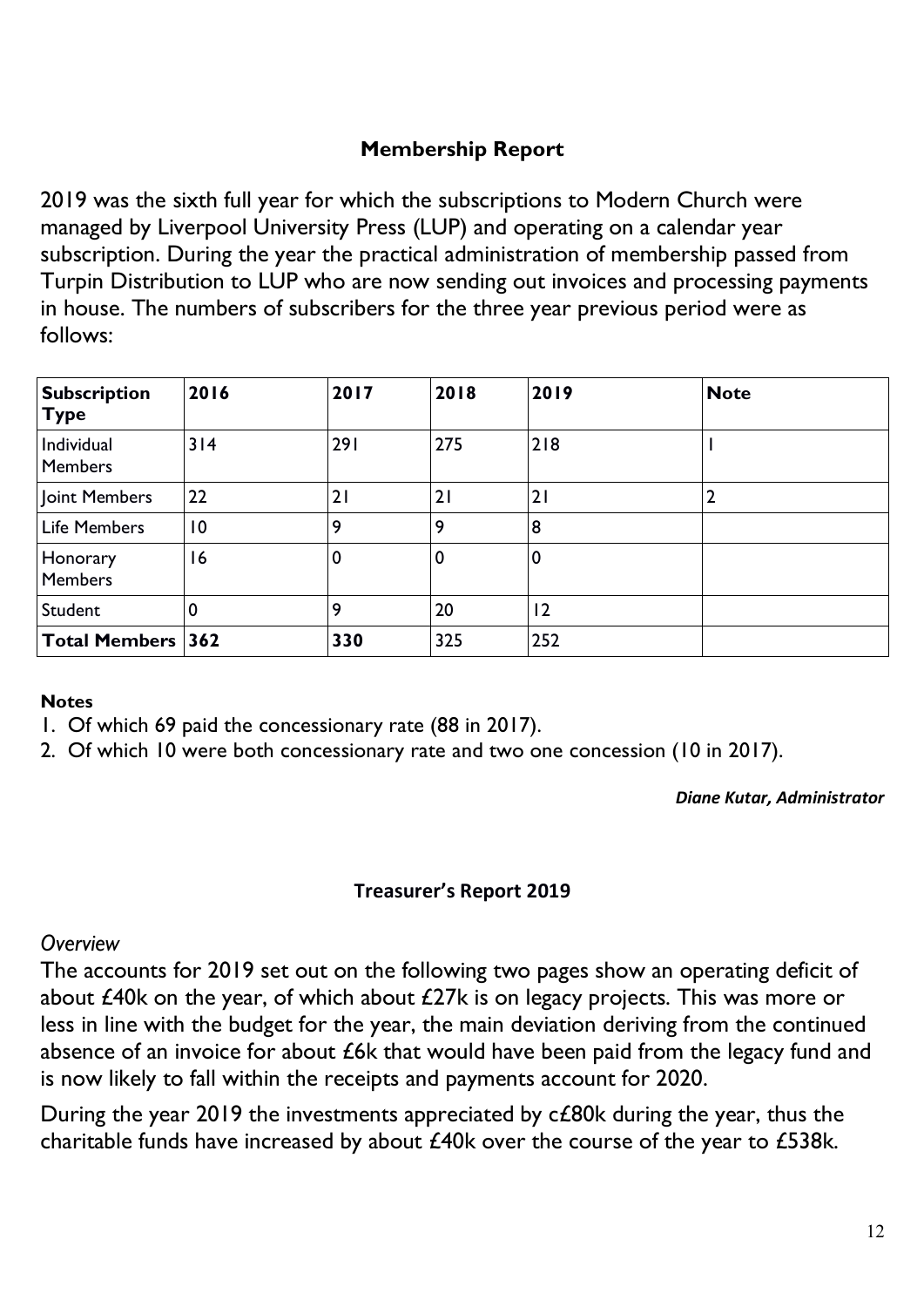The accounts have been drawn up to show the major items of expenditure (Legacy Projects, Publications, Communications and Conferences) through which Modern Church seeks to fulfil its charitable objects which are:

The advancement of the Christian faith for the benefit of the public, in particular through (but not limited to):

(a) the promotion of open and critical study of the Christian faith and its relevance in the contemporary world; and

(b) offering resources for individuals and groups in parishes, institutions and public life to support an open-minded and thoughtful approach to matters of faith and religion.

# *Legacy Projects*

The main projects which it has continued to be possible to undertake by virtue of the generous legacy received in 2017 has been the employment of a General Secretary to promote the objects of the charity and the continued sponsorship of the Greenbelt Festival. In addition some work on the website was undertaken using legacy funds. This latter amount was relatively minor and has been shown under the heading of the costs of the website rather than legacy projects, explaining the difference between the figure shown in the receipts and payments account for Legacy Projects General Secretary &c ( $£27,209$ ) and that shown in the Statement of Funds ( $£27,475$ ).

# *Publications*

Modern Church has two major publications, each of which, is distributed four times a year. Signs of the Times has been substantially reengineered this year to provide an attractive and easily accessible way for general readers to learn of developments in critical theological thinking. In making the change to the format, printing and distribution process the trustees recognised that this would entail substantially increased costs, but deemed that the change would be to advantage in advancing the charity's objects.

The more academic publication, Modern Believing acquired a new editor in 2019, Prof Adrian Thatcher, who is one of the charity's trustees. The trustees formally resolved that he should be entitled to the annual honorarium that has always been paid to the journal editor while remaining a trustee, and that this would not constitute his benefitting from his trusteeship. In addition to ensuring the publication of the journal in 2019, the new editor has planned interesting and relevant content for the journal for 2020 and beyond.

# *Communications*

It was recognised during the year that increasingly people are using the web to enhance their knowledge and therefore considerable effort and investment was made (with substantially more planned for 2020) in ensuring that the Modern Church website was attractive, accessible and up to date.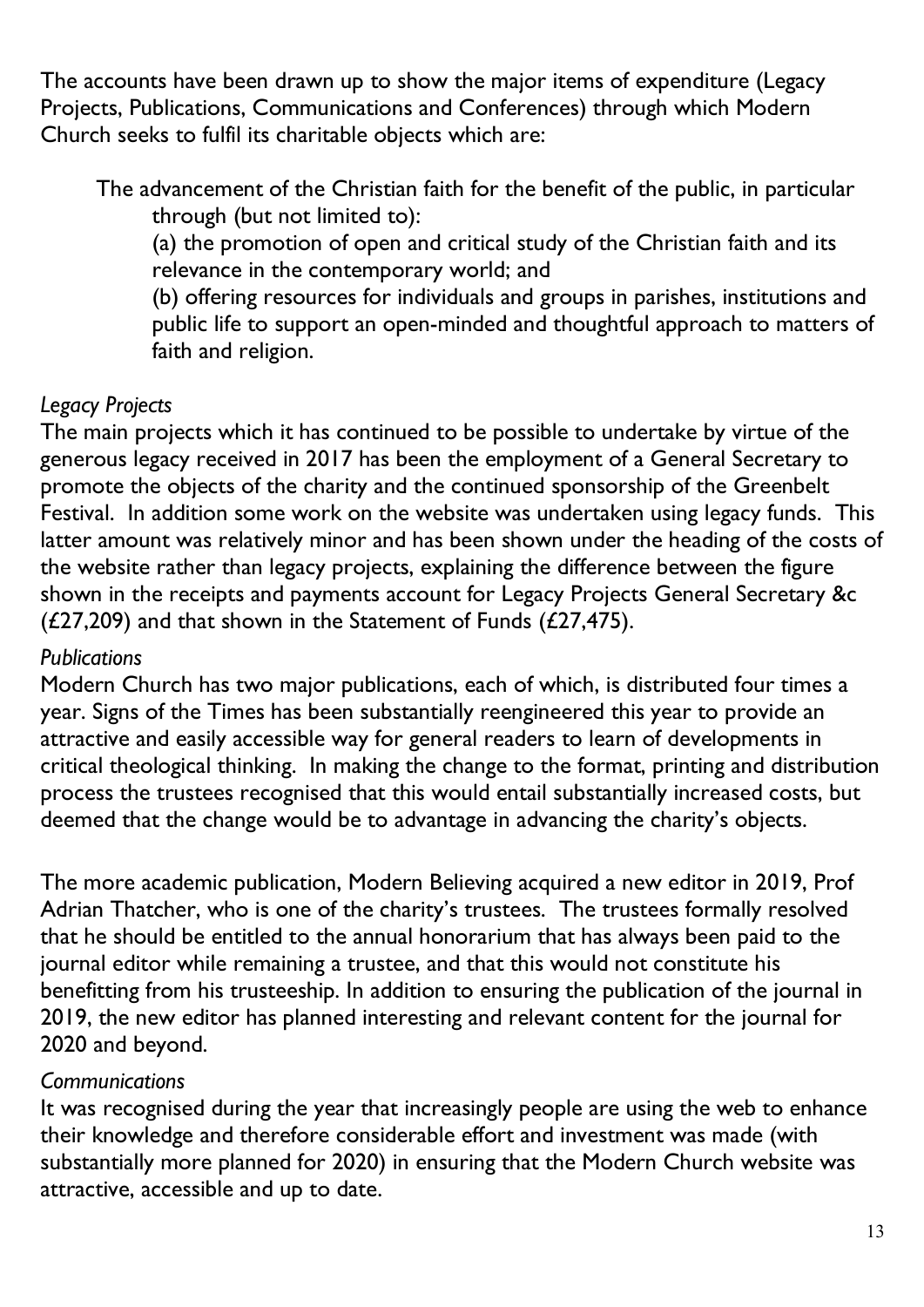# *Conferences*

The main Modern Church Conference in 2019 conference on Theology in the Public Square made a small loss (of the order of  $E2k$ ) as a result of lower than expected attendance. Taking one year with another conferences have covered their cost and are expected to continue to do so. However, the trustees are clear that the annual conference and the papers arising from it which are usually published in the journal Modern Believing constitute a legal and proper use of charitable resources in promoting the charity's objectives.

Some minor sponsorship towards the 2019 annual conference of the Society for the Study of Theology helped to promote the objects of Modern Church among practising academics.

During Spring 2019 a Modern Church Council residential conference was held at which theological as well as policy matters were discussed for which there was a small cost.

Some local branches of Modern Church held day conferences during the year without cost to the charity beyond meeting the expenses of Modern Church Officers who attended and supported those events

# *Subscriptions*

The creation of the new Associate Membership category launched during 2019 has not generated any significant increase in revenue or members and the trustees will be giving attention to alternative revenue models for the future during their meetings in 2020 and beyond. While the receipts from subscriptions appears to be lower than in previous years and on budget this can be attributed to the timing of the cash flows: since the journal publisher collects the subscription income and forwards the remainder after deducting the printing and circulation costs . The receipt of the subscriptions and the statement of the amounts collected and expended do not always (and did not in 2019) fall within the calendar year for which the receipts and payment accounts are being drawn up.

# *The Future*

The trustees have drawn up a budget for 2020 based on their policy decisions to upgrade and re-launch both website and the journal (Modern Believing) which entails a deficit of the order of  $f70k$ 

This major investment will prove feasible in addition to continuing to fund a paid General Secretary and sponsor Greenbelt in 2020 within the funding available from the generous legacy, of which something in excess of £160k remains available at the end of 2019.

In addition to the legacy funds, the trustees hold about  $£100$  k in undesignated funds and £250k designated to reserves in order to generate investment income. The trustees are therefore confident that financially Modern Church will be able to promote its charitable objectives for the foreseeable future.

#### *David S Simon, Treasurer*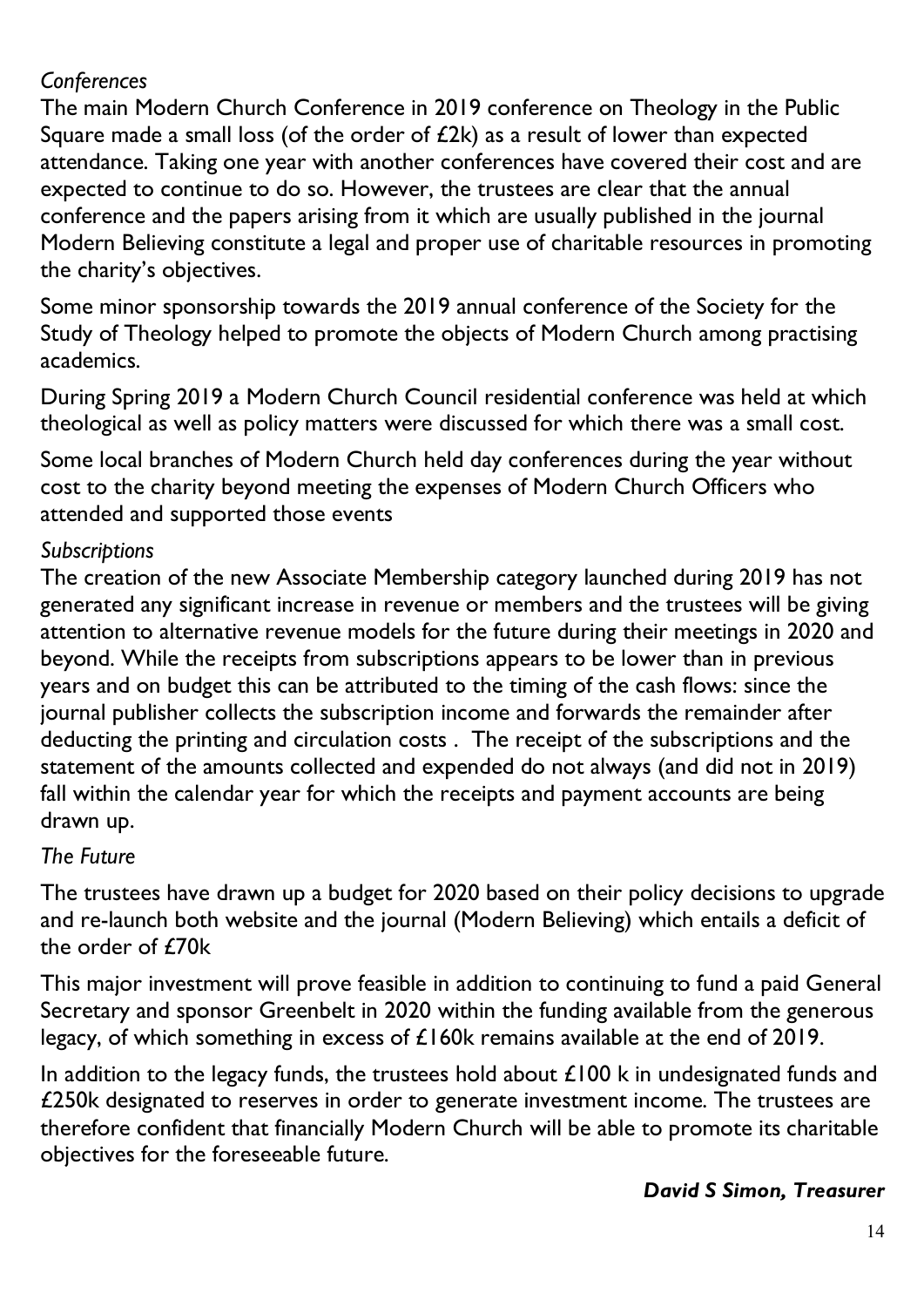#### **MODERN CHURCH ANNUAL ACCOUNTS 2019**

#### **RECEIPTS AND PAYMENT ACCOUNT**

|                                    |                          | 2019                 | 2019                 | 2018                 | 2018                 |
|------------------------------------|--------------------------|----------------------|----------------------|----------------------|----------------------|
| <b>RECEIPTS</b>                    |                          | $\pmb{\mathfrak{L}}$ | $\pmb{\mathfrak{L}}$ | $\pmb{\mathfrak{L}}$ | $\pmb{\mathfrak{L}}$ |
| Subscriptions                      | Subscriptions            | 9,665                |                      | 10,960               |                      |
|                                    | Gift Aid                 | $\boldsymbol{0}$     | 9,665                | 1,619                | 12,578               |
| Investment Income                  |                          |                      | 15,643               |                      | 13,805               |
| Conferences                        | Annual Conference        | 13,991               |                      | 19,984               |                      |
|                                    | Council Residential      | 882                  |                      | 685                  |                      |
|                                    | Other                    | $\boldsymbol{0}$     | 14,872               | $\boldsymbol{0}$     | 20,668               |
| Miscellaneous                      | Donations                | 638                  |                      | 831                  |                      |
|                                    | Publication              | 1,274                |                      | 122                  |                      |
|                                    | Other                    | $\boldsymbol{0}$     | 1,912                | $\boldsymbol{0}$     | 952                  |
| <b>TOTAL RECEIPTS</b>              |                          |                      | 42,092               |                      | 48,004               |
| <b>PAYMENTS</b>                    |                          |                      |                      |                      |                      |
| Legacy Project                     | Gen Sec                  | 17,500               |                      | 17,500               |                      |
|                                    | Green Belt & Projects    | 7,556                |                      | 15,004               |                      |
|                                    | Gen Sec Expenses         | 2,153                | 27,209               | 1,303                | 33,808               |
| Publications                       | Modern Believing         | 4,272                |                      | 2,522                |                      |
|                                    | <b>SOTT</b>              | 4,053                |                      | 1,654                |                      |
|                                    | Editors                  | 3,500                |                      | 1,865                |                      |
|                                    | Expenses                 | $\boldsymbol{0}$     | 11,824               | $\boldsymbol{0}$     | 6,041                |
| Communications                     | Comms Officer            | 6,680                |                      | 8,121                |                      |
|                                    | Website costs &c         | 2,509                |                      | 2,544                |                      |
|                                    | Advertising              | 1,638                | 10,826               | 765                  | 11,429               |
| Admin                              | Administrator            | 7,710                |                      | 7,511                |                      |
|                                    | Officer Expenses         | 1,268                |                      | 616                  |                      |
|                                    | <b>Trustees Meetings</b> | 190                  |                      | 489                  |                      |
|                                    | Misc Admin Expenses      | 3,222                | 12,389               | 4,001                | 12,618               |
| Conferences                        | Annual Conference        | 15,772               |                      | 15,332               |                      |
|                                    | Council Residential      | 2,845                |                      | 1,502                |                      |
|                                    | Other                    | 270                  | 18,887               | $\boldsymbol{0}$     | 16,834               |
| <b>TOTAL PAYMENTS</b>              |                          |                      | 81,136               |                      | 80,730               |
| SURPLUS/DEFICIT CASH FLOW FOR YEAR |                          |                      | $-39,044$            |                      | $-32,726$            |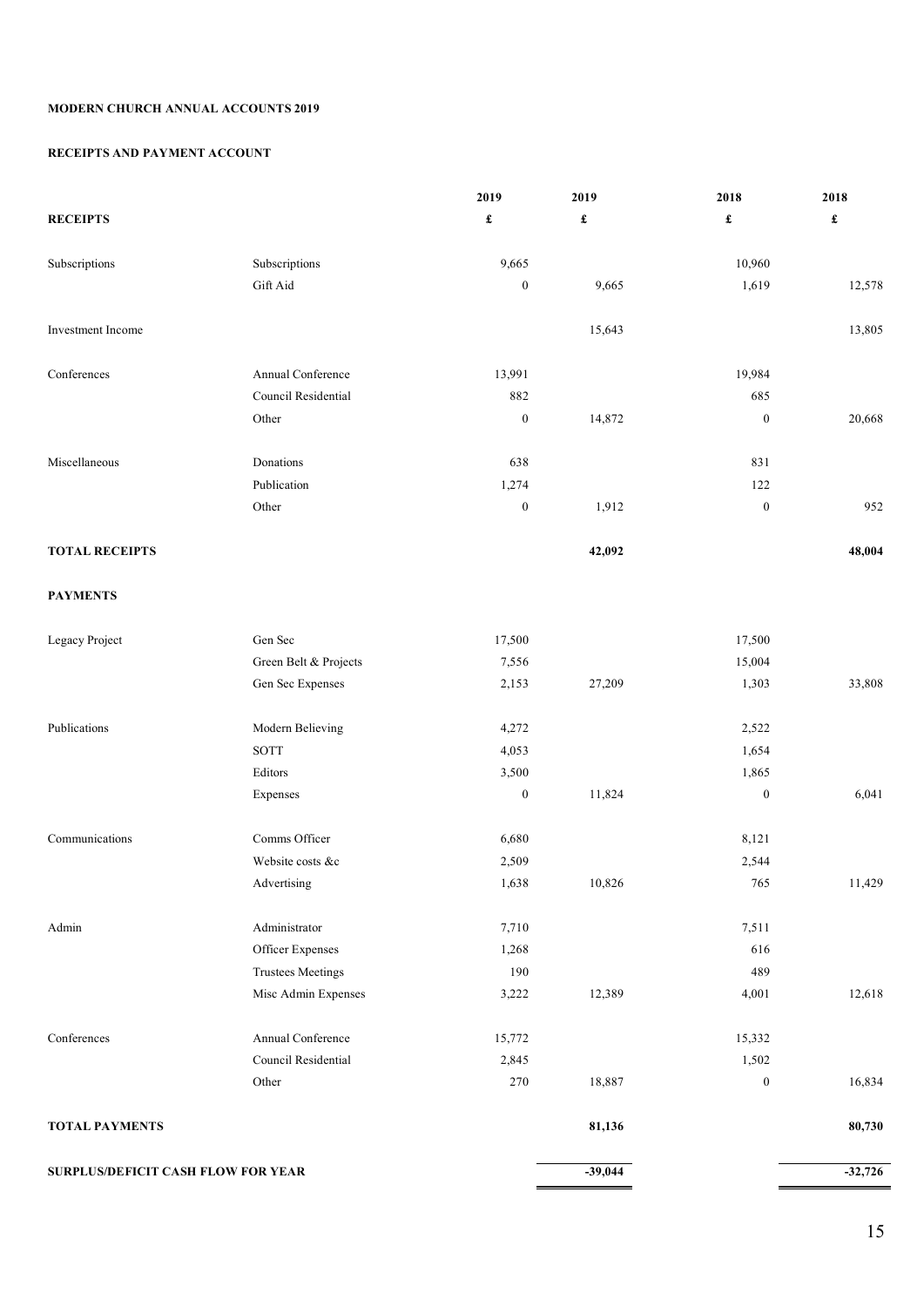#### **MODERN CHURCH ANNUAL ACCOUNTS 2019**

#### **FUNDS STATEMENT**

| <b>Members Funds</b>                     |                                                    | 2019      | 2019             | 2018             | 2018             |
|------------------------------------------|----------------------------------------------------|-----------|------------------|------------------|------------------|
| <b>Opening Balances</b>                  |                                                    | £         | £                | £                | £                |
| Undesignated                             |                                                    | 38,833    |                  | 41,992           |                  |
| Designated                               | Reserves                                           | 263,429   |                  | 263,429          |                  |
|                                          | Legacy Projects                                    | 190,722   |                  | 224,530          |                  |
| Restricted                               | <b>Student Grants</b>                              | 871       | 493,855          | 1,015            | 530,966          |
|                                          |                                                    |           |                  |                  |                  |
| Surplus/Deficit Cash Flow                |                                                    | $-39,044$ |                  | $-32,726$        |                  |
| <b>Unrealised Holding Gains/Losses</b>   |                                                    | 83,224    | 44,180           | $-4,385$         | $-37,111$        |
| <b>Closing Funds</b>                     |                                                    |           | 538,035          |                  | 493,855          |
| Represented by:                          |                                                    |           |                  |                  |                  |
| Undesignated                             |                                                    | 110,908   |                  | 38,833           |                  |
| Designated                               | Reserves                                           | 263,429   |                  | 263,429          |                  |
|                                          | Legacy Projects                                    | 163,247   |                  | 190,722          |                  |
| Restricted                               | <b>Student Grants</b>                              | 451       |                  | 871              |                  |
| <b>Total Funds</b>                       |                                                    |           | 538,035          |                  | 493,855          |
|                                          |                                                    |           |                  |                  |                  |
| <b>Members Assets</b>                    |                                                    |           |                  |                  |                  |
| Barclays Bank current account            |                                                    |           |                  | $\boldsymbol{0}$ |                  |
| CAF Bank Current Account                 |                                                    | 22,981    |                  | 16,284           |                  |
| CCLA Investment account                  |                                                    | 1,324     |                  | 27,213           |                  |
| PayPal                                   |                                                    | 1,461     | 25,767           | 1,314            | 44,811           |
| CBF Investment Fund (year end valuation) |                                                    |           | 512,268          |                  | 449,044          |
| <b>Total Assets</b>                      |                                                    |           | 538,035          |                  | 493,855          |
| <b>NOTES</b>                             |                                                    |           |                  |                  |                  |
| <b>Legacy Projects</b>                   |                                                    |           |                  |                  |                  |
| Legacy funds brought forward             |                                                    |           | 190,722          |                  | 224,530          |
| Legacy funds received                    |                                                    |           | $\boldsymbol{0}$ |                  | $\boldsymbol{0}$ |
| Legacy expended during the year          |                                                    |           | 27,475           |                  | 33,808           |
| Legacy Funds remaining at Year End       |                                                    |           | 163,247          |                  | 190,722          |
| <b>Student Conference Place Grants</b>   |                                                    |           |                  |                  |                  |
| Grants brought forward                   |                                                    |           | 871              |                  | 1,015            |
| Donations received                       |                                                    |           | 165              |                  | 456              |
| <b>Grants Awarded</b>                    |                                                    |           | 585              |                  | 600              |
| Grant Funds remaining at Year End        |                                                    |           | 451              |                  | 871              |
|                                          | <b>Annual Conference Accounts (Accruals basis)</b> |           |                  |                  |                  |
| Conference Fees Received                 |                                                    |           | 14,145           |                  | 17,898           |
| Conference Costs                         |                                                    |           | 16,742           |                  | 15,633           |
| Deficit (-)/Surplus                      |                                                    |           | $-2,597$         |                  | 2,264            |
|                                          |                                                    |           |                  |                  |                  |

#### **Payment to Trustee**

A payment of £2,500 was authorised by the Trustees to Prof Adrian Thatcher for his work as editor of Modern Believing.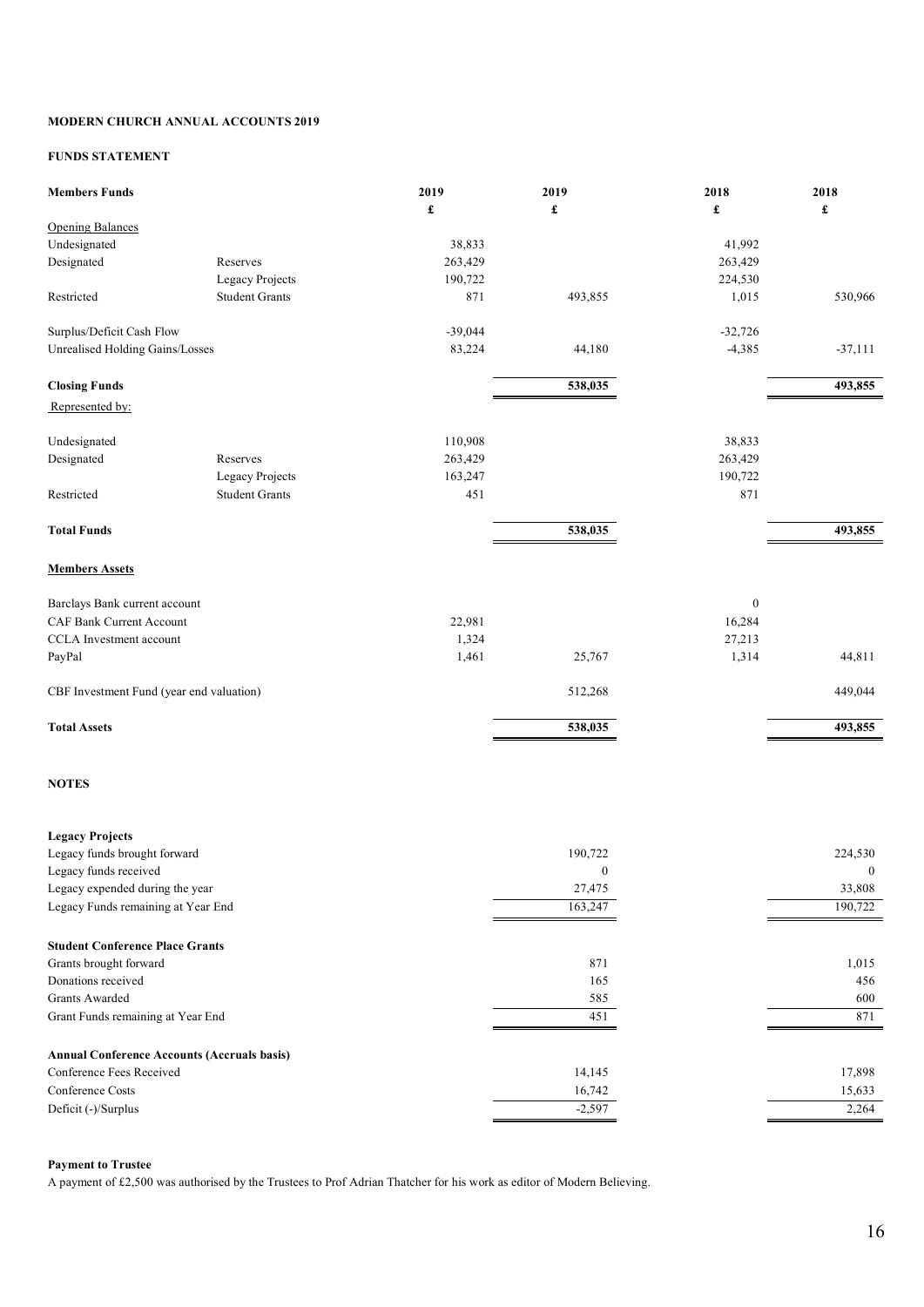David S Simon Treasurer 16-Jan-20

17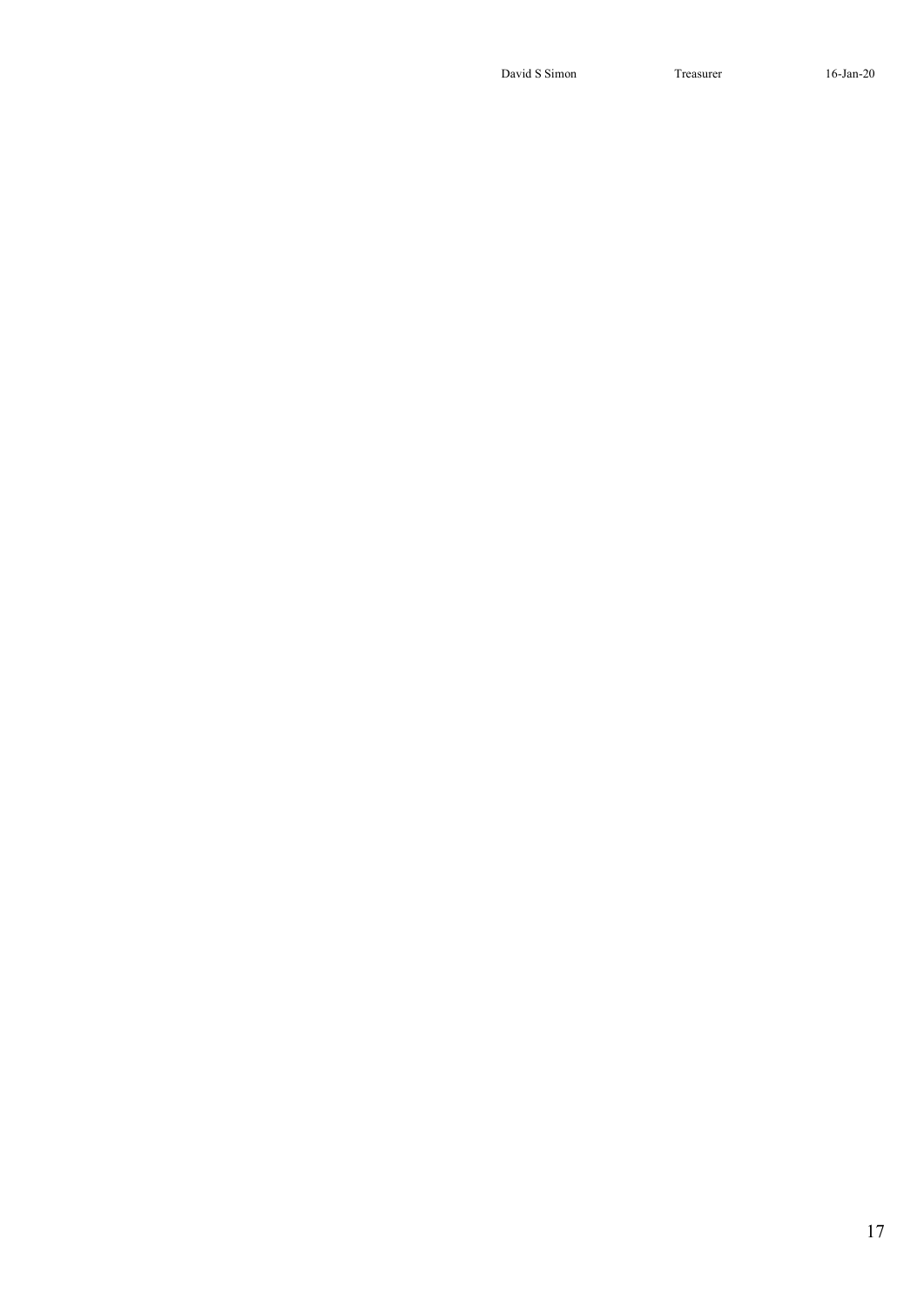# **Independent examiner's report to the trustees of The Modern Church**

### **Independent examiner's statement Independent examiner's report to the trustees of The Modern Church For the year ended 31st December 2019 Registered Charity no. 281573**

#### **Independent examiner's statement**

I report on the accounts of the Modern Church ("theTrust") for the year ended 31 December 2019, which are set out on the attached pages and show a revenue deficit of £39,044, together with funds totalling £538,035

#### **Responsibilities and basis of report**

As the charity trustees of the Trust, you are responsible for the preparation of the accounts in accordance with the requirements of the Charities Act 2011 ("the Act").

I report in respect of my examination of the Trust's accounts carried out under section 145 of the 2011 Act and in carrying out my examination, I have followed the applicable Directions given by the Charity Commission under section 145(5)(b) of the Act.

#### **Independent examiner's statement**

I have completed my examination. I confirm that no material matters have come to my attention in connection with the examination which gives me cause to believe that in, any material respect:

- accounting records were not kept in accordance with section 130 of the Act or
- the accounts do not accord with the accounting records

I have no concerns and have come across no other matters in connection with the examination to which attention should be drawn in order to enable a proper understanding of the accounts to be reached.

Tonakan Rulp

Jonathan H. Rudge MA FCA 20 Blackthorne Close Solihull B91 1PF 9th March 2020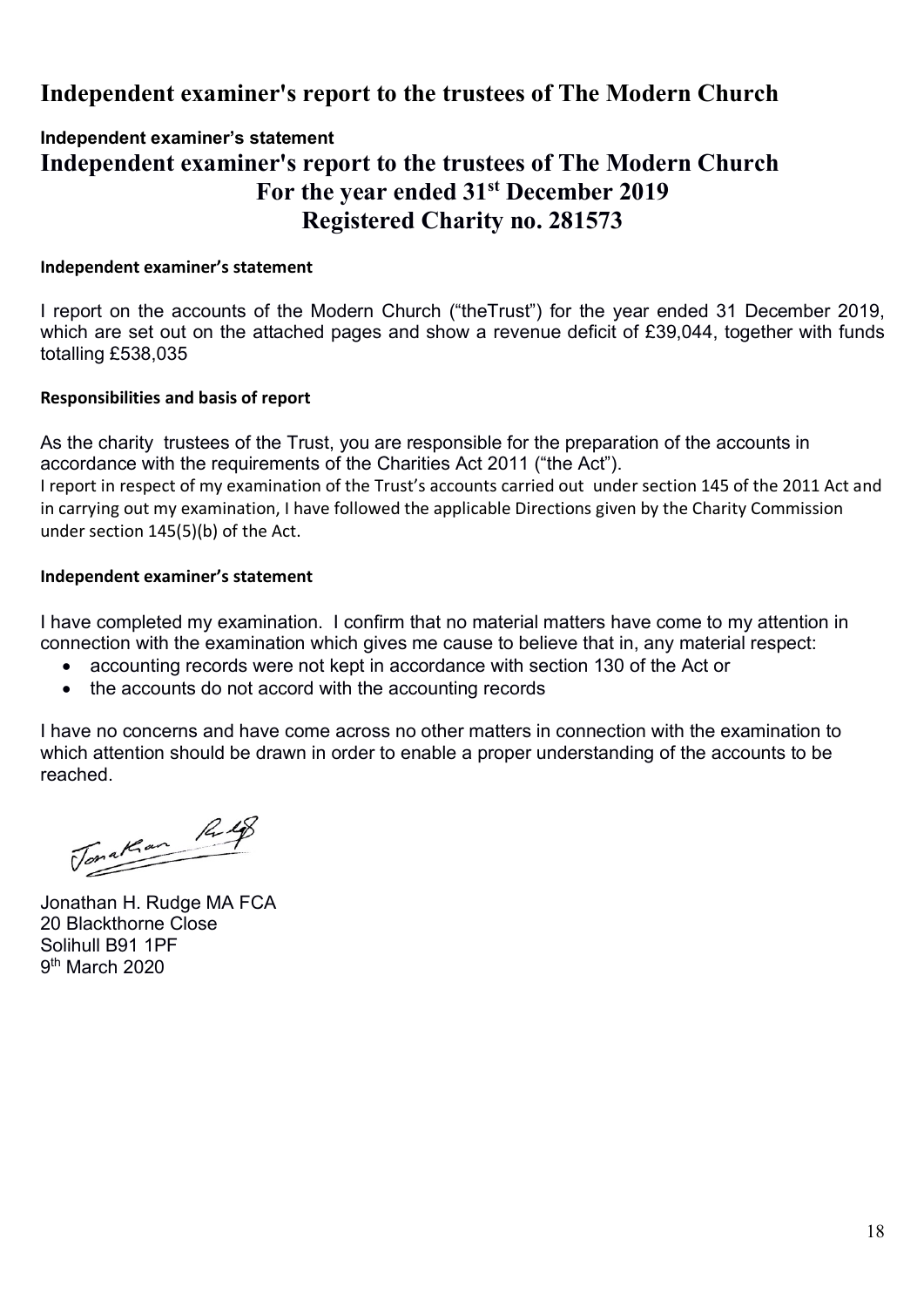# **Modern Church Officers and Post-holders: 2019**

| <b>President</b>             | <b>Prof Elaine Graham</b>       |
|------------------------------|---------------------------------|
| <b>Chair of Council</b>      | Canon Alan Race                 |
| <b>Vice Chair of Council</b> | Mr Anthony Woollard             |
| <b>General Secretary</b>     | Jonathan Draper                 |
| <b>Secretary</b>             | <b>Rosalind Lund</b>            |
| <b>Treasurer</b>             | Rev David Simon (from July AGM) |

# **Vice Presidents:**

Prof Paul Badham Rev Dr Nicholas Henderson Dr Peter Mills The Most Rev Barry Morgan The Very Rev Prof Martyn Percy The Rt Rev Dr John Saxbee The Rt Rev Brian Smith The Rt Revd Tim Stevens Rev Canon Richard Truss The Rt Rev Martin Wharton Rev Jonathan Clatworthy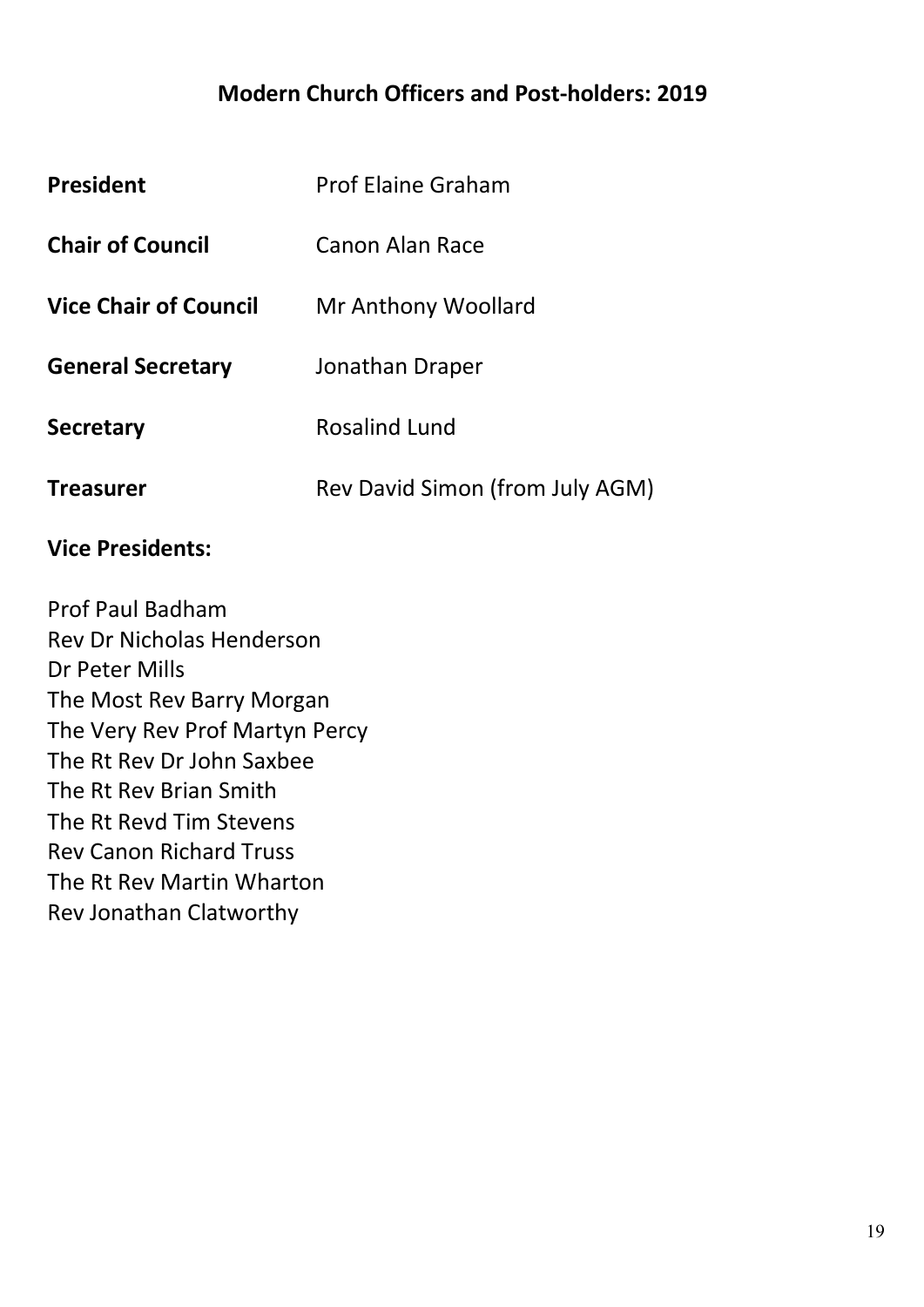### **Council Members during 2019**

#### **Rev Dr Jeyan Anketell**

Mrs Jean Barnett Dr Charlie Bell Mrs Pat Boyd**<sup>1</sup> Rev Dr Lorraine Cavanagh Rev Jonathan Clatworthy** Rev Canon David Driscoll **Rev Ruth Fitter** Rev David Howard Rev David James Rev Tom Keates**<sup>1</sup> Mrs Rosalind Lund** Rev Stephen Parsons **Canon Trevor Pitt<sup>1</sup> Canon Dr Alan Race1 Rev David Simon1** Rev Tim Stead**<sup>1</sup>** David Storey **Prof. Adrian Thatcher** Rev Miranda Threlfall-Holmes Kenneth Wilkinson-Roberts **Rev Dr Jan van der Lely Mr Anthony Woollard**

**In bold** – current trustees

 $1$  Term of office ends at the 2020 AGM but can stand for re-election